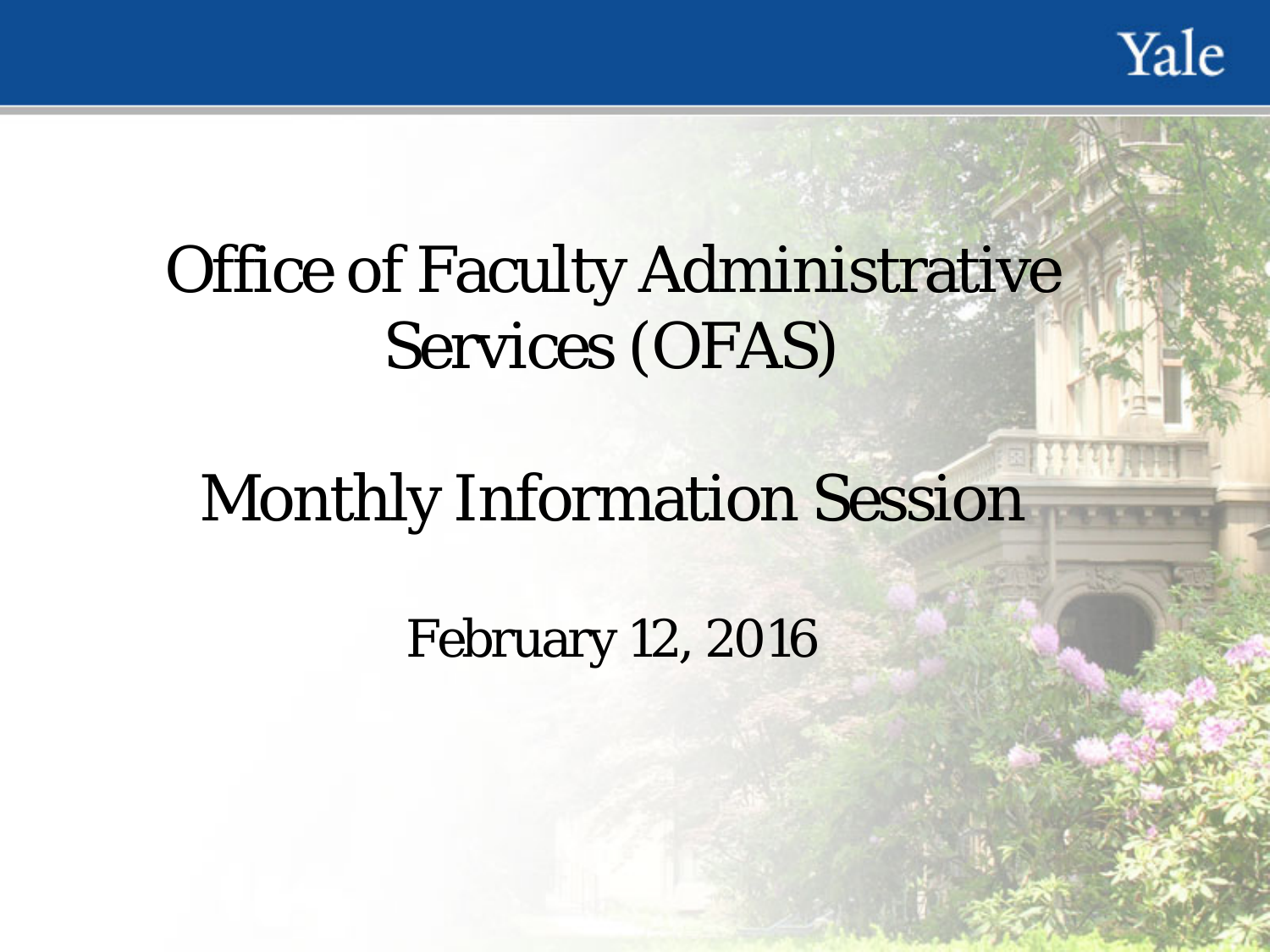



- Extra Compensation for Faculty (Abby Scott)
- Housekeeping
- Updated Charging Form
- Review of basic business process
- Updates to OFAS website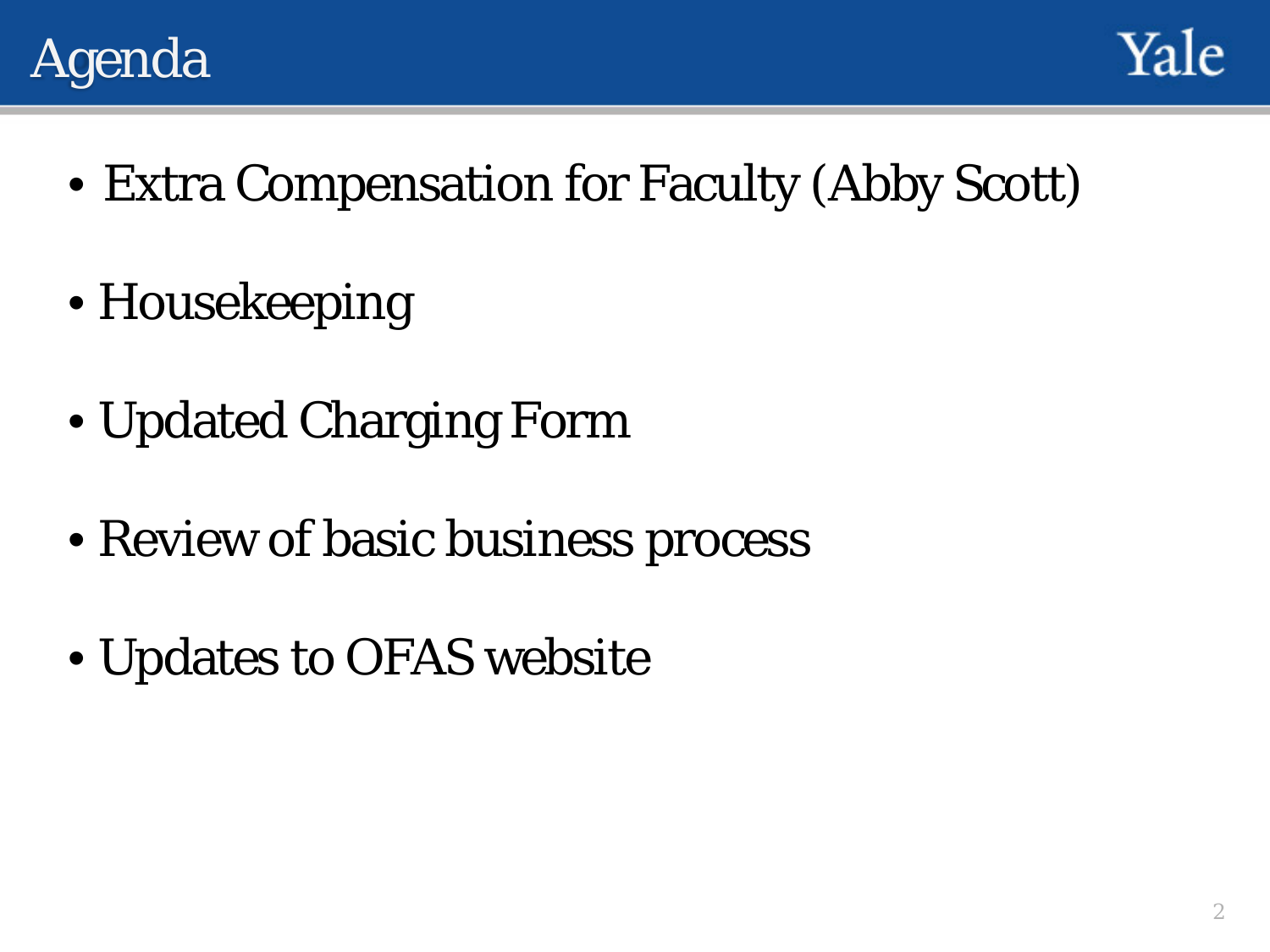

# Non-Med School Faculty Extra Compensation

Extra compensation for extra work always requires Provostial pre-approval

Salary supplements committed in an offer letter or retention agreement do not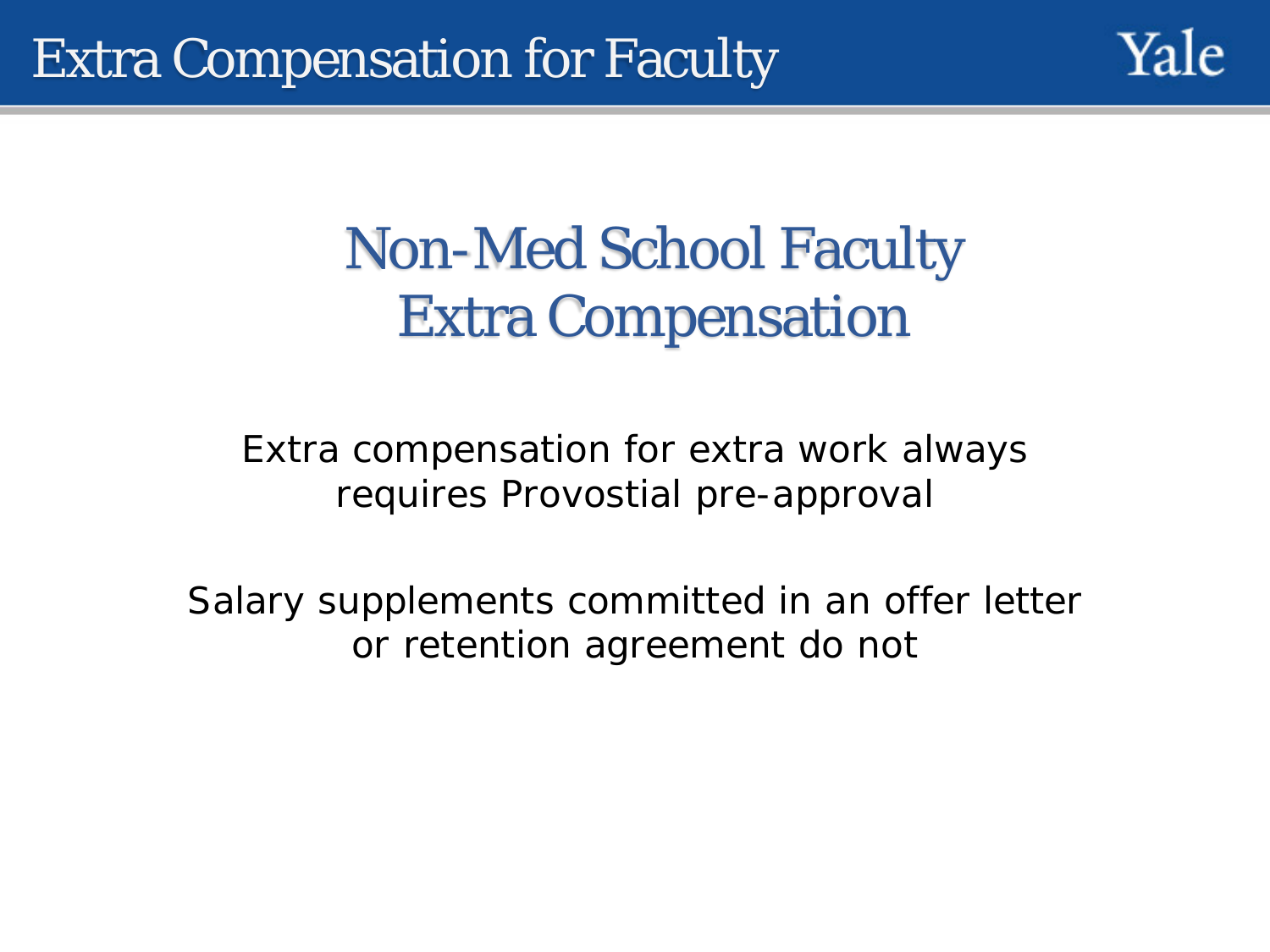

Is the payment extra pay for extra work or a salary supplement?

## **Extra Compensation**

- Seek Provostial pre-approval using the new pre-approval form before the faculty member is approached.
- When time to pay,
	- Enter into Workday
	- Do not use the old extra comp form for payment processing.
	- Do use the OFAS charging instruction form and **attach** back-up, i.e., engagement document outlining terms, dates, rate of pay **as well as the completed pre-approval form**.

## **Salary Supplement**

- Enter into Workday
- Complete the OFAS charging instruction form, attach appropriate back-up (e.g., copy of offer letter) and submit to

[faculty.admin@yale.edu](mailto:faculty.admin@yale.edu)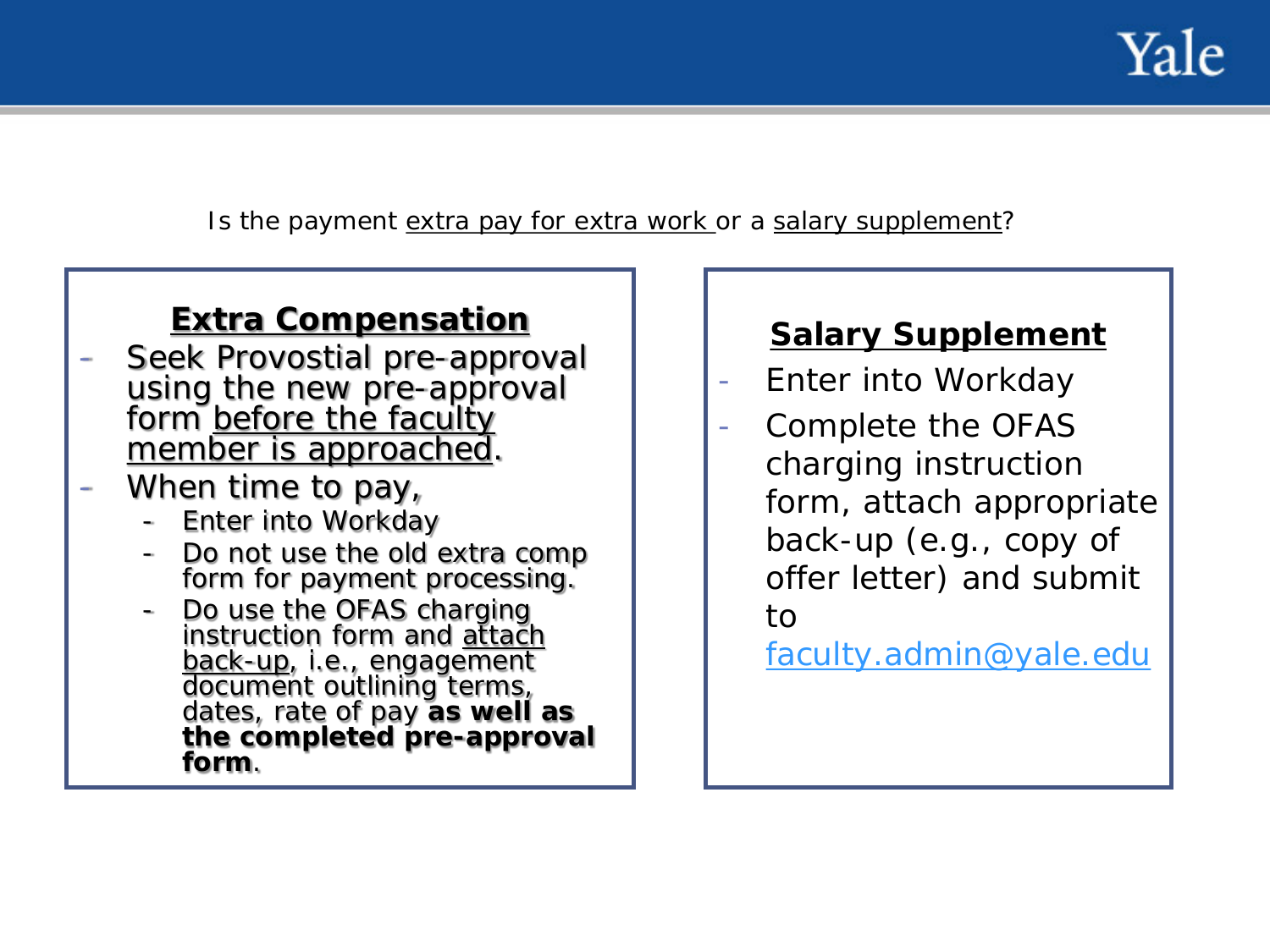Yale

## Faculty Pre-Approval Form

## **ROLES**

### **Requester**

- **Requests approval before work is done**
- **Provides specifics about the activity/effort, dates, payment**
- **Obtains FRMS/OSP approval if grantfunded**

**Business administrator of paying department**

- **Confirms funding available**
- **Confirms faculty member will have active appointment at the proposed time of the work.** *Extra comp cannot be paid if not.*

| Last modified 06-JAN-2016                                                                                                                                                                                                                                                                                                                                                                                                                               |                            |                |
|---------------------------------------------------------------------------------------------------------------------------------------------------------------------------------------------------------------------------------------------------------------------------------------------------------------------------------------------------------------------------------------------------------------------------------------------------------|----------------------------|----------------|
| Request made by:<br>Last name, First name                                                                                                                                                                                                                                                                                                                                                                                                               | <b>Title</b>               | Phone No.      |
| Date of Request:                                                                                                                                                                                                                                                                                                                                                                                                                                        | School/Dept                |                |
| Faculty Name: _______________                                                                                                                                                                                                                                                                                                                                                                                                                           |                            |                |
| Last name, First name                                                                                                                                                                                                                                                                                                                                                                                                                                   |                            |                |
| <b>Current and Active Workday Position:</b>                                                                                                                                                                                                                                                                                                                                                                                                             |                            | School/Dept    |
|                                                                                                                                                                                                                                                                                                                                                                                                                                                         | "P" number and description |                |
| I. Special Handling for Grant Payments                                                                                                                                                                                                                                                                                                                                                                                                                  |                            |                |
| I YES<br>Will this be charged to a grant?                                                                                                                                                                                                                                                                                                                                                                                                               | N <sub>O</sub>             |                |
| If yes, the services and scope of work for which compensation is being sought must be clearly detailed in the sponsored<br>project proposal. Please obtain sign-off from the Office of Sponsored Projects (OSP) or Faculty Research Management<br>Services (FRMS) before submitting to the Office of the Provost.                                                                                                                                       |                            |                |
| <b>Grant Award Number and Name:</b>                                                                                                                                                                                                                                                                                                                                                                                                                     |                            |                |
|                                                                                                                                                                                                                                                                                                                                                                                                                                                         |                            |                |
|                                                                                                                                                                                                                                                                                                                                                                                                                                                         |                            |                |
| I certify that I am familiar with the requirements of this grant, that I have reviewed this extra compensation request and that<br>this payment is clearly accounted in this sponsored project's proposal.                                                                                                                                                                                                                                              |                            |                |
|                                                                                                                                                                                                                                                                                                                                                                                                                                                         |                            |                |
|                                                                                                                                                                                                                                                                                                                                                                                                                                                         |                            |                |
|                                                                                                                                                                                                                                                                                                                                                                                                                                                         | Start Date: 1986           | End Date:      |
|                                                                                                                                                                                                                                                                                                                                                                                                                                                         |                            |                |
|                                                                                                                                                                                                                                                                                                                                                                                                                                                         |                            |                |
|                                                                                                                                                                                                                                                                                                                                                                                                                                                         |                            |                |
|                                                                                                                                                                                                                                                                                                                                                                                                                                                         |                            |                |
|                                                                                                                                                                                                                                                                                                                                                                                                                                                         |                            |                |
|                                                                                                                                                                                                                                                                                                                                                                                                                                                         |                            |                |
| Name                                                                                                                                                                                                                                                                                                                                                                                                                                                    |                            | Signature/Date |
| School/Department                                                                                                                                                                                                                                                                                                                                                                                                                                       |                            |                |
| OSP or FRMS Authorizer Name and Title:<br>Authorizer Signature and Date: ___________<br>II. Exception Request for Extra Compensation<br>Payment Amount Requested: \$<br>Description of Duties (scope of work, deliverables):<br>Funding Source:<br>I approve the funding of this request and confirm that the above information is correct.<br>Business Administrator:<br>Please submit this form to provostforms@yale.edu in the Office of the Provost |                            |                |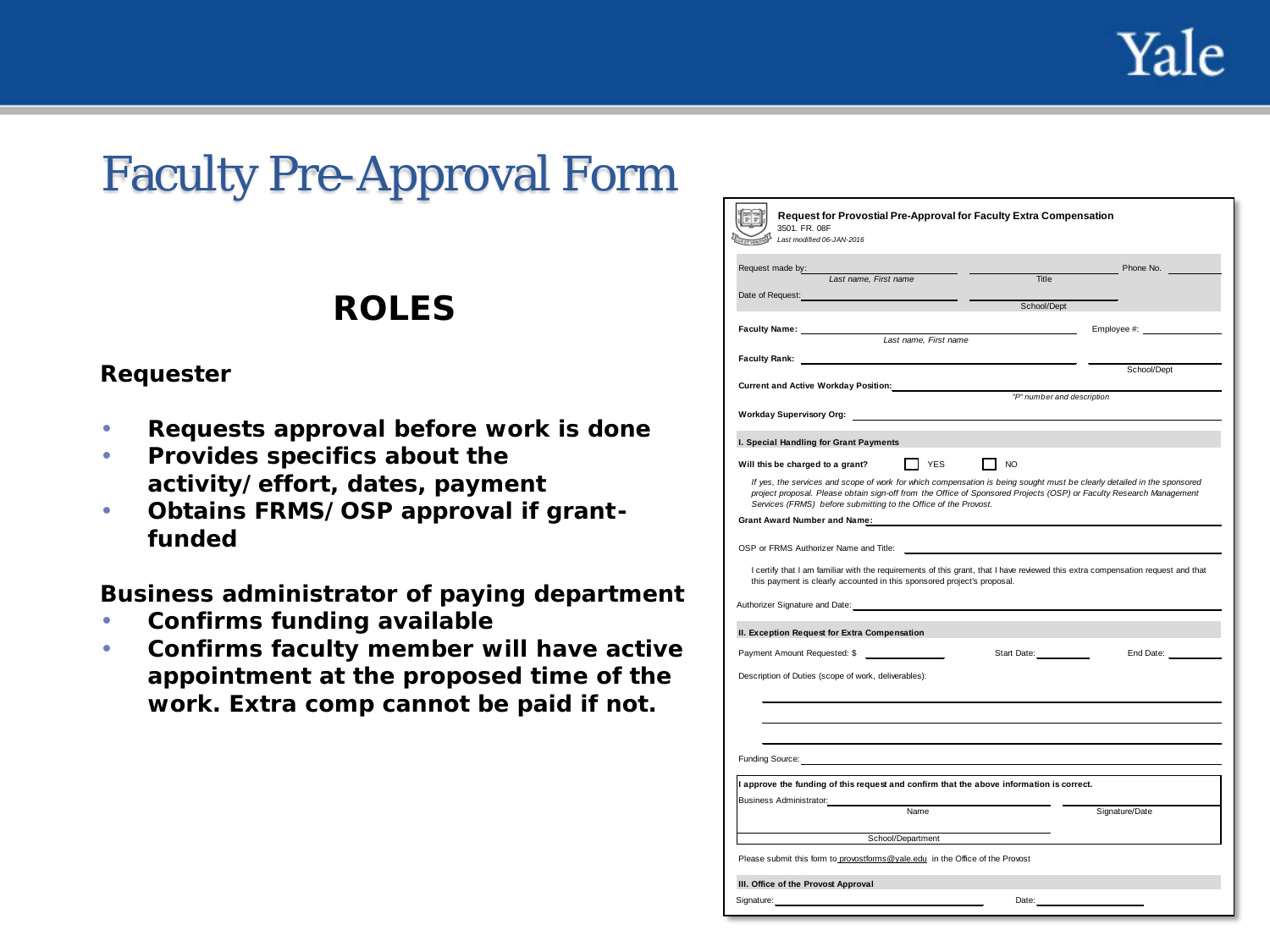

• Deadlines to submit transactions for processing, this *includes submission of supporting documents*

- FAS 9<sup>th</sup> of every month
- Professional schools  $-15<sup>th</sup>$  of every month



• All compensation transactions require the Charging Instructions form • The form and charts are on OFAS website at <http://facultyadmin.yale.edu/admin-processes>

• Transactions in Workday that are more than 1 month old and missing supporting documents will be sent back.

• Workday training will begin again in March. An email announcement will be sent with the various options.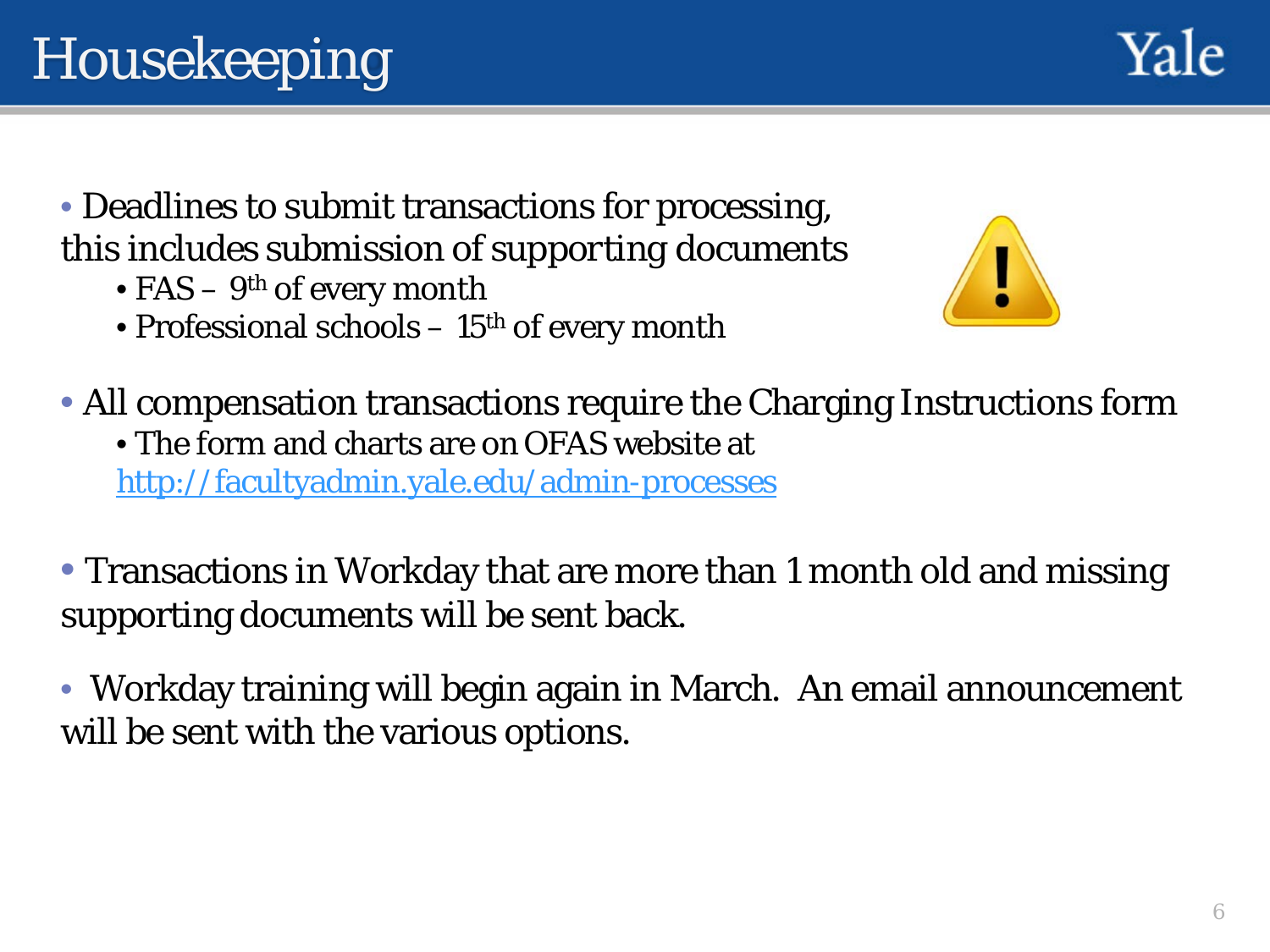# Updated Charging Form

Yale

- The Charging Instructions form is required for all transactions involving compensation, regardless of who will enter the charging into Oracle.
- The form is available on the OFAS website at [http://facultyadmin.yale.](http://facultyadmin.yale.edu/admin-processes) edu/admin-processes .

|                          |                                                                                                                       |       |  | Note: Please download and save this form locally before completing.                                                                                                                                                                                                                                                          |                              |                  |                          |                                    |      |
|--------------------------|-----------------------------------------------------------------------------------------------------------------------|-------|--|------------------------------------------------------------------------------------------------------------------------------------------------------------------------------------------------------------------------------------------------------------------------------------------------------------------------------|------------------------------|------------------|--------------------------|------------------------------------|------|
|                          | Vale<br><b>CHARGING INSTRUCTIONS FOR FACULTY COMPENSATION</b><br>Required for all transactions involving compensation |       |  |                                                                                                                                                                                                                                                                                                                              |                              |                  |                          |                                    |      |
|                          |                                                                                                                       |       |  | Instructions: For all transactions involving compensation, complete and email this form to the Office of Faculty<br>Administrative Services (OFAS) at faculty.admin@yale.edu. This form is used to obtain the necessary approvals of the<br>compensation and charging instructions from the Provost's Office if appropriate. |                              |                  |                          |                                    |      |
|                          |                                                                                                                       |       |  | Note: If yours is not the supervisory organization for the faculty member use this form to provide compensation instructions to that organization.                                                                                                                                                                           |                              |                  |                          |                                    |      |
| Prepared by:             |                                                                                                                       |       |  |                                                                                                                                                                                                                                                                                                                              |                              |                  | Date:                    | <b>Contract Contract</b>           |      |
| Dept:                    |                                                                                                                       |       |  |                                                                                                                                                                                                                                                                                                                              |                              |                  | Phone:                   |                                    |      |
|                          |                                                                                                                       |       |  | 1. FACULTY INFORMATION (SHOULD MATCH WORKDAY)                                                                                                                                                                                                                                                                                |                              |                  |                          |                                    |      |
| Last Name:               |                                                                                                                       |       |  |                                                                                                                                                                                                                                                                                                                              | <b>First Name:</b>           |                  |                          |                                    |      |
| Position/Rank:           |                                                                                                                       |       |  |                                                                                                                                                                                                                                                                                                                              | Employee # or NetID:         |                  |                          |                                    |      |
|                          | Supervisory Organization Name (Primary Dept.):                                                                        |       |  |                                                                                                                                                                                                                                                                                                                              |                              |                  |                          |                                    |      |
|                          | Is this faculty member in your supervisory organization?                                                              |       |  |                                                                                                                                                                                                                                                                                                                              | <b>Yes</b>                   | <b>No</b>        |                          |                                    |      |
|                          |                                                                                                                       |       |  | *If not, this form will need to be authorized by the paying department and sent to the faculty member's supervisory organization for entry into<br>Workday. In this case please provide enough information in the "Additional Information" box below for them to be able to enter the appropriate                            |                              |                  |                          |                                    |      |
|                          | reason for this compensation into Workday.                                                                            |       |  |                                                                                                                                                                                                                                                                                                                              |                              |                  |                          |                                    |      |
|                          | Signature of Non-supervisory Organization: _                                                                          |       |  | Name                                                                                                                                                                                                                                                                                                                         | Date                         |                  | Name:                    |                                    |      |
|                          |                                                                                                                       |       |  | 2. COMPENSATION INFORMATION (for this transaction only)                                                                                                                                                                                                                                                                      |                              |                  |                          |                                    |      |
| Reason:                  |                                                                                                                       |       |  |                                                                                                                                                                                                                                                                                                                              |                              | ▾╎               |                          | FTE % time (=scheduled hrs/40):    |      |
|                          | Effective start date for this compensation:                                                                           |       |  |                                                                                                                                                                                                                                                                                                                              |                              | End (stop) date: | - <del>- 보</del>         |                                    |      |
|                          |                                                                                                                       |       |  | Compensation amount (Total of this transaction only): \$                                                                                                                                                                                                                                                                     |                              |                  |                          |                                    |      |
|                          | Additional information:                                                                                               |       |  |                                                                                                                                                                                                                                                                                                                              |                              |                  |                          |                                    |      |
|                          |                                                                                                                       |       |  |                                                                                                                                                                                                                                                                                                                              |                              |                  |                          |                                    |      |
|                          |                                                                                                                       |       |  |                                                                                                                                                                                                                                                                                                                              |                              |                  |                          |                                    |      |
|                          |                                                                                                                       |       |  |                                                                                                                                                                                                                                                                                                                              |                              |                  |                          |                                    |      |
|                          | <b>3. CHARGING INSTRUCTIONS</b>                                                                                       |       |  |                                                                                                                                                                                                                                                                                                                              |                              |                  |                          |                                    |      |
|                          |                                                                                                                       |       |  | Please indicate who will be entering the charging into Oracle:                                                                                                                                                                                                                                                               |                              | $\ddotsc$        |                          |                                    |      |
|                          |                                                                                                                       |       |  | Please verify that the PTAEO you are submitting is a valid working PTAEO by using the PTAEO validator (click here).<br>Note: Be sure to select "Labor" for the Transaction Type. This information is required regardless of who is entering                                                                                  |                              |                  |                          |                                    |      |
|                          | charging into Oracle.                                                                                                 |       |  |                                                                                                                                                                                                                                                                                                                              |                              |                  |                          |                                    |      |
| Project                  | <b>Task</b>                                                                                                           | Award |  | Award Source and Information                                                                                                                                                                                                                                                                                                 | <b>Exp Type</b>              | Org #            | <b>Start Date</b>        | <b>End Date</b>                    | $\%$ |
|                          |                                                                                                                       |       |  |                                                                                                                                                                                                                                                                                                                              |                              |                  | day month year<br>العباب | day month year<br>العاددا          |      |
|                          |                                                                                                                       |       |  |                                                                                                                                                                                                                                                                                                                              |                              |                  | $\overline{a}$           | $\cdot -$                          |      |
|                          |                                                                                                                       |       |  |                                                                                                                                                                                                                                                                                                                              |                              |                  | ات .                     | $\cdot$ . $-$                      |      |
|                          |                                                                                                                       |       |  |                                                                                                                                                                                                                                                                                                                              |                              |                  | العباب                   | $\overline{1}$                     |      |
|                          |                                                                                                                       |       |  |                                                                                                                                                                                                                                                                                                                              |                              |                  | $\cdot -$                | $\cdot$ $\cdot$<br>must total 100% | 0.00 |
|                          |                                                                                                                       |       |  |                                                                                                                                                                                                                                                                                                                              |                              |                  |                          |                                    |      |
| <b>FAS Dean's Office</b> | <b>Final Authorization(s):</b>                                                                                        |       |  |                                                                                                                                                                                                                                                                                                                              | Provost's Office             |                  |                          |                                    |      |
|                          |                                                                                                                       |       |  |                                                                                                                                                                                                                                                                                                                              |                              |                  |                          |                                    |      |
| Name                     |                                                                                                                       |       |  | Date                                                                                                                                                                                                                                                                                                                         | Name                         |                  |                          | Date                               |      |
|                          |                                                                                                                       |       |  |                                                                                                                                                                                                                                                                                                                              |                              |                  |                          |                                    |      |
|                          | Office of Faculty Administrative Services use only                                                                    |       |  |                                                                                                                                                                                                                                                                                                                              |                              |                  |                          |                                    |      |
| Notes:<br>Reviewed by:   |                                                                                                                       |       |  |                                                                                                                                                                                                                                                                                                                              |                              |                  |                          |                                    |      |
|                          |                                                                                                                       | Name  |  | Date                                                                                                                                                                                                                                                                                                                         | Approved In WD by:           |                  | Name                     | Date                               |      |
|                          |                                                                                                                       |       |  |                                                                                                                                                                                                                                                                                                                              |                              |                  |                          |                                    |      |
|                          |                                                                                                                       |       |  |                                                                                                                                                                                                                                                                                                                              | <b>Verify and Print Form</b> |                  |                          |                                    |      |
| 2/10/2016                |                                                                                                                       |       |  | Submit completed forms, or ask questions, by emailing faoufty, administrate.edu                                                                                                                                                                                                                                              |                              |                  |                          |                                    |      |
|                          |                                                                                                                       |       |  |                                                                                                                                                                                                                                                                                                                              |                              |                  |                          |                                    |      |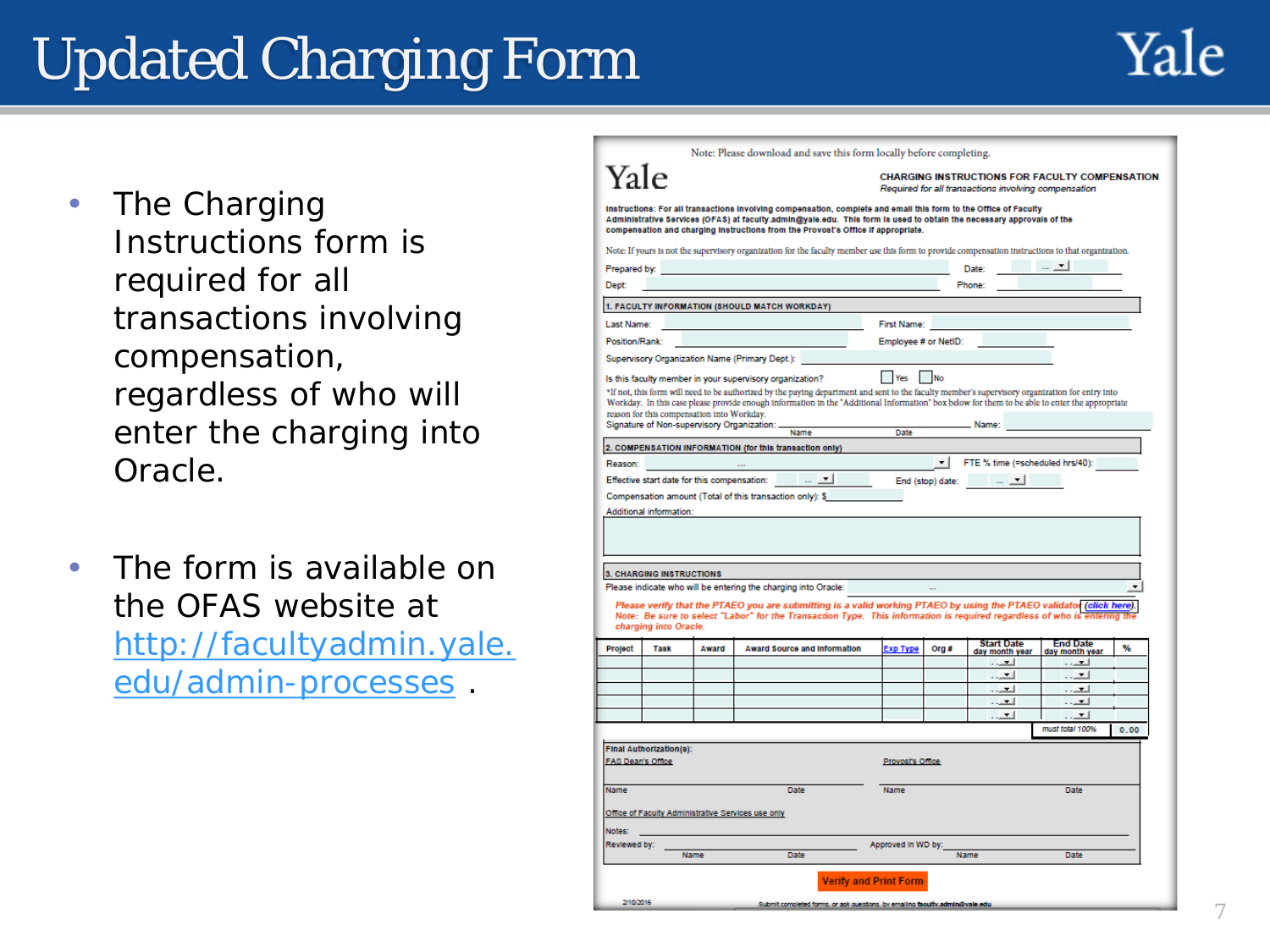# Updated Charging Form

- The list of reasons for the compensation have been increased to (a) include some that were missing and (b) add others that align with processes in Workday.
- There is a great deal of confusion over the compensation amount, especially for secondary or additional compensation. Labels were changed in the Compensation section to clarify the intent.
- A question was added to capture who will enter charging into Oracle to avoid any confusion.

|                          | Yale                                        |       |                                                                                                                                                                                                                                                                                                                              |                              |           | <b>CHARGING INSTRUCTIONS FOR FACULTY COMPENSATION</b><br>Required for all transactions involving compensation |                          |           |
|--------------------------|---------------------------------------------|-------|------------------------------------------------------------------------------------------------------------------------------------------------------------------------------------------------------------------------------------------------------------------------------------------------------------------------------|------------------------------|-----------|---------------------------------------------------------------------------------------------------------------|--------------------------|-----------|
|                          |                                             |       | Instructions: For all transactions involving compensation, complete and email this form to the Office of Faculty<br>Administrative Services (OFAS) at faculty.admin@yale.edu. This form is used to obtain the necessary approvals of the<br>compensation and charging instructions from the Provost's Office if appropriate. |                              |           |                                                                                                               |                          |           |
|                          |                                             |       | Note: If yours is not the supervisory organization for the faculty member use this form to provide compensation instructions to that organization.                                                                                                                                                                           |                              |           |                                                                                                               |                          |           |
| Prepared by:             |                                             |       |                                                                                                                                                                                                                                                                                                                              |                              |           | Date:                                                                                                         |                          |           |
| Dept:                    |                                             |       |                                                                                                                                                                                                                                                                                                                              |                              |           | Phone:                                                                                                        |                          |           |
|                          |                                             |       | 1. FACULTY INFORMATION (SHOULD MATCH WORKDAY)                                                                                                                                                                                                                                                                                |                              |           |                                                                                                               |                          |           |
| Last Name:               |                                             |       |                                                                                                                                                                                                                                                                                                                              | <b>First Name:</b>           |           |                                                                                                               |                          |           |
| Position/Rank:           |                                             |       |                                                                                                                                                                                                                                                                                                                              | Employee # or NetID:         |           |                                                                                                               |                          |           |
|                          |                                             |       | Supervisory Organization Name (Primary Dept.):                                                                                                                                                                                                                                                                               |                              |           |                                                                                                               |                          |           |
|                          |                                             |       | Is this faculty member in your supervisory organization?                                                                                                                                                                                                                                                                     | Yes                          | <b>No</b> |                                                                                                               |                          |           |
|                          |                                             |       | *If not, this form will need to be authorized by the paying department and sent to the faculty member's supervisory organization for entry into                                                                                                                                                                              |                              |           |                                                                                                               |                          |           |
|                          | reason for this compensation into Workday.  |       | Workday. In this case please provide enough information in the "Additional Information" box below for them to be able to enter the appropriate                                                                                                                                                                               |                              |           |                                                                                                               |                          |           |
|                          | Signature of Non-supervisory Organization:  |       |                                                                                                                                                                                                                                                                                                                              |                              |           | Name:                                                                                                         |                          |           |
|                          |                                             |       | Name                                                                                                                                                                                                                                                                                                                         | Date                         |           |                                                                                                               |                          |           |
|                          |                                             |       | 2. COMPENSATION INFORMATION (for this transaction only)                                                                                                                                                                                                                                                                      |                              |           |                                                                                                               |                          |           |
| Reason:                  |                                             |       |                                                                                                                                                                                                                                                                                                                              |                              | ▾╎        | FTE % time (=scheduled hrs/40):                                                                               |                          |           |
|                          | Effective start date for this compensation: |       | $-1$                                                                                                                                                                                                                                                                                                                         |                              |           | End (stop) date: $\qquad \qquad \qquad \qquad$                                                                |                          |           |
|                          |                                             |       | Compensation amount (Total of this transaction only): \$                                                                                                                                                                                                                                                                     |                              |           |                                                                                                               |                          |           |
|                          |                                             |       |                                                                                                                                                                                                                                                                                                                              |                              |           |                                                                                                               |                          |           |
| Additional information:  |                                             |       |                                                                                                                                                                                                                                                                                                                              |                              |           |                                                                                                               |                          |           |
|                          | <b>3. CHARGING INSTRUCTIONS</b>             |       |                                                                                                                                                                                                                                                                                                                              |                              |           |                                                                                                               |                          |           |
|                          |                                             |       | Please indicate who will be entering the charging into Oracle:                                                                                                                                                                                                                                                               |                              |           |                                                                                                               |                          |           |
|                          | charging into Oracle.                       |       | Please verify that the PTAEO you are submitting is a valid working PTAEO by using the PTAEO validator (click here).<br>Note: Be sure to select "Labor" for the Transaction Type. This information is required regardless of who is entering the                                                                              |                              |           |                                                                                                               |                          |           |
| Project                  | <b>Task</b>                                 | Award | <b>Award Source and Information</b>                                                                                                                                                                                                                                                                                          | <b>Exp Type</b>              | Org $#$   | Start Date                                                                                                    | <b>End Date</b>          |           |
|                          |                                             |       |                                                                                                                                                                                                                                                                                                                              |                              |           | day month year<br><u>ا د .</u> .                                                                              | day month year<br>العباب |           |
|                          |                                             |       |                                                                                                                                                                                                                                                                                                                              |                              |           | $\cdot -$                                                                                                     | 医三角                      |           |
|                          |                                             |       |                                                                                                                                                                                                                                                                                                                              |                              |           | العباء                                                                                                        | العباء                   |           |
|                          |                                             |       |                                                                                                                                                                                                                                                                                                                              |                              |           | العباب                                                                                                        | $\cdot$ $\cdot$          |           |
|                          |                                             |       |                                                                                                                                                                                                                                                                                                                              |                              |           | $\cdot$ $\cdot$                                                                                               | $\sim$ $-1$              |           |
|                          |                                             |       |                                                                                                                                                                                                                                                                                                                              |                              |           |                                                                                                               | must total 100%          |           |
| <b>FAS Dean's Office</b> | Final Authorization(s):                     |       |                                                                                                                                                                                                                                                                                                                              | Provost's Office             |           |                                                                                                               |                          | %<br>0.00 |
| Name                     |                                             |       | Date                                                                                                                                                                                                                                                                                                                         | Name                         |           |                                                                                                               | Date                     |           |
|                          |                                             |       | Office of Faculty Administrative Services use only                                                                                                                                                                                                                                                                           |                              |           |                                                                                                               |                          |           |
|                          |                                             |       |                                                                                                                                                                                                                                                                                                                              |                              |           |                                                                                                               |                          |           |
| Notes:                   |                                             |       |                                                                                                                                                                                                                                                                                                                              |                              |           |                                                                                                               |                          |           |
| Reviewed by:             |                                             | Name  | <b>Date</b>                                                                                                                                                                                                                                                                                                                  | Approved in WD by:           |           | Name                                                                                                          | Date                     |           |
|                          |                                             |       |                                                                                                                                                                                                                                                                                                                              | <b>Verify and Print Form</b> |           |                                                                                                               |                          |           |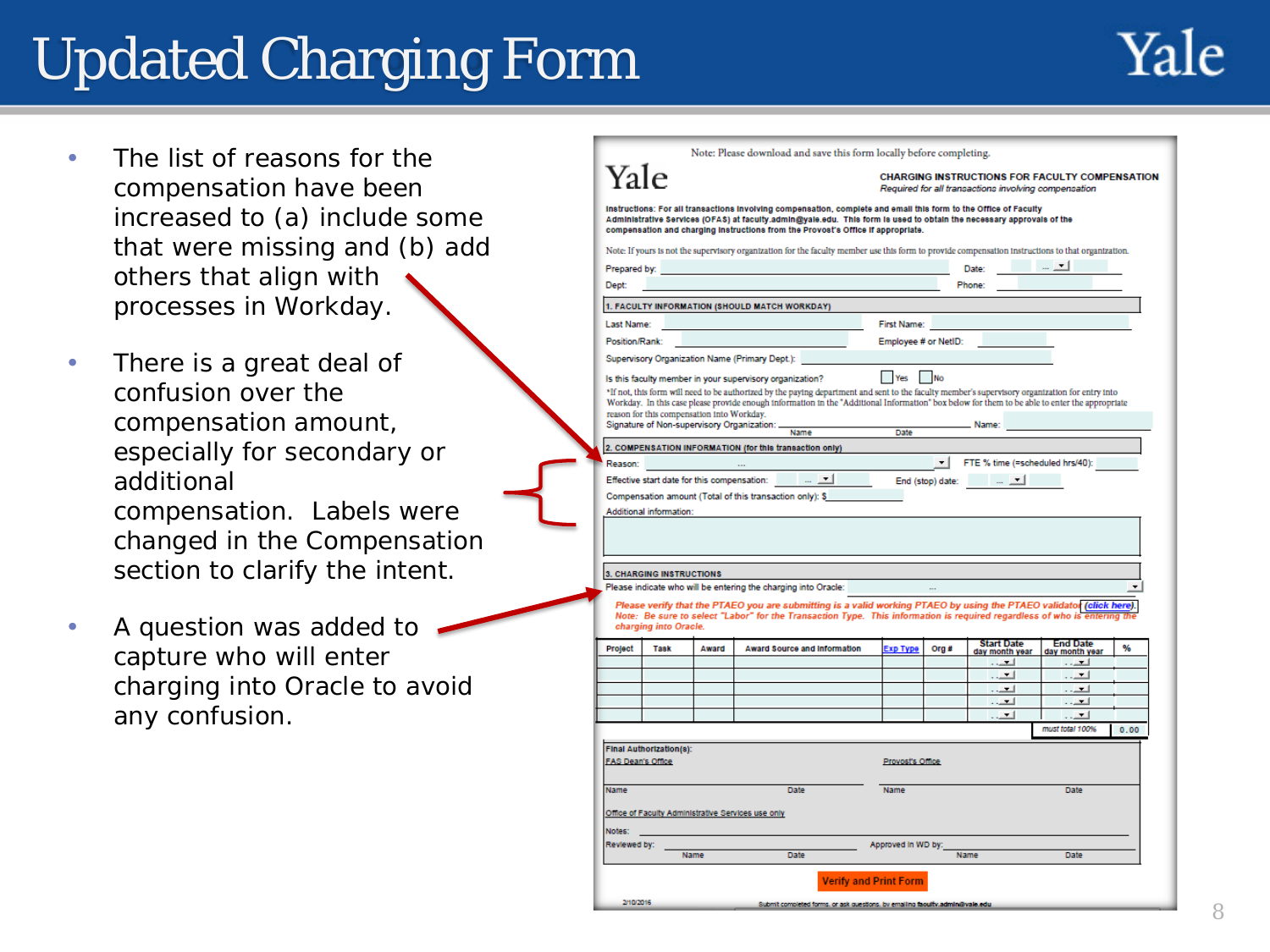## Business Processes

- Yale
- Before starting any transaction, aim to have a complete understanding of the faculty member's relationship with Yale.

workday.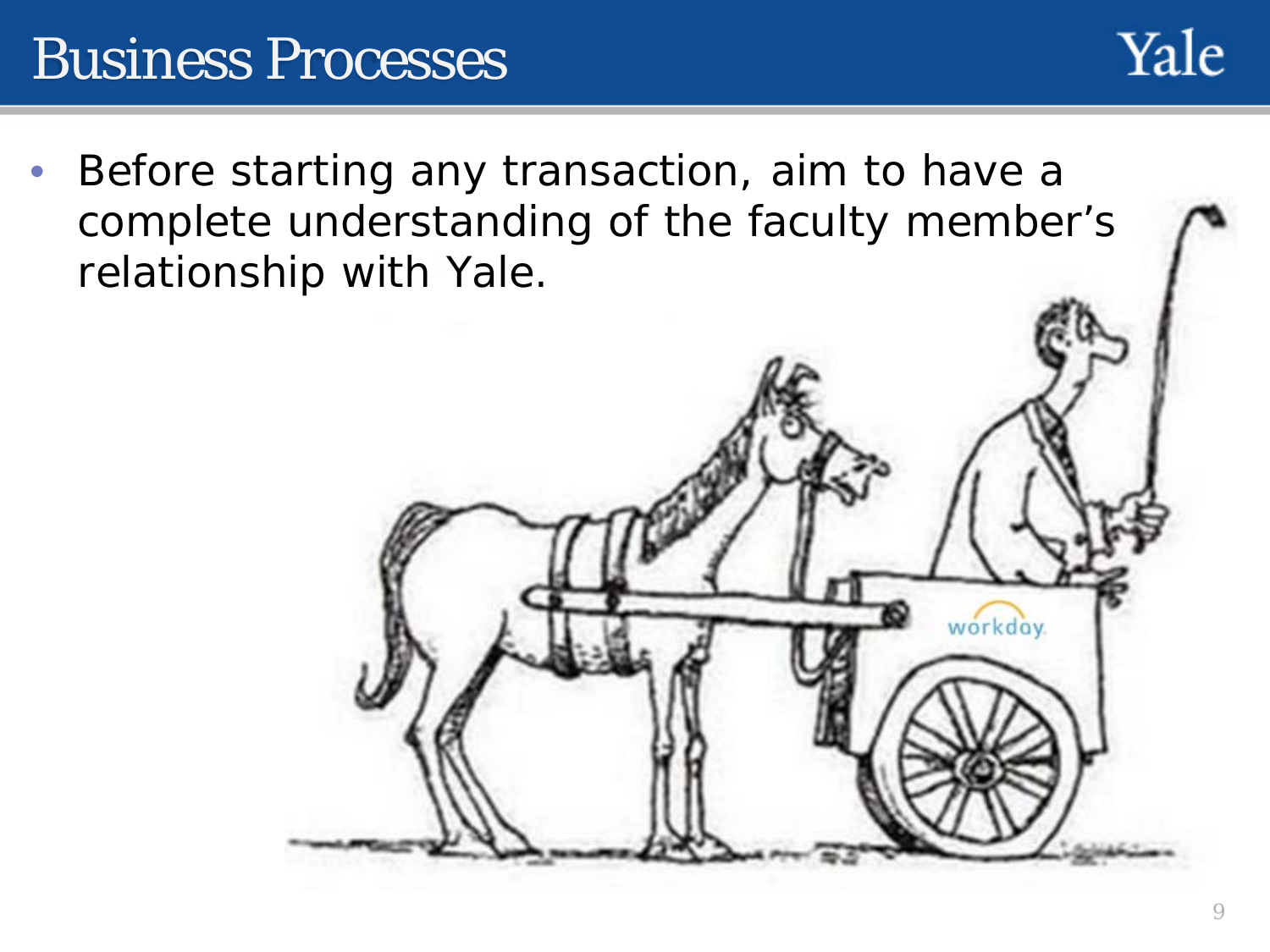## Business Processes

- Nale
- Gather all required documents for the transaction.
	- Refer to the relevant chart of required documents on the OFAS website.
	- The Charging Instructions form is required for *all* transactions involving compensation.

Example: New Hire = Offer Letter  $+$  CV  $+$  Charging

|                                                                                             |                                                                                                                                                                                                                                 | Note: Please download and save this form locally before completing.                                                                                                                                                                                                                                                            |
|---------------------------------------------------------------------------------------------|---------------------------------------------------------------------------------------------------------------------------------------------------------------------------------------------------------------------------------|--------------------------------------------------------------------------------------------------------------------------------------------------------------------------------------------------------------------------------------------------------------------------------------------------------------------------------|
|                                                                                             |                                                                                                                                                                                                                                 | Yale<br>CHARGING INSTRUCTIONS FOR FACULTY COMPENSATIO<br>Required for all transactions involving compensation                                                                                                                                                                                                                  |
| Nour Company's Name]                                                                        | Postdoctoral Research Applicant (Materials Science)<br>427 Campus Walk Ave. 38A, Darbam, NC 27303 + (919)809-60541910023-7374.6 prof laborates                                                                                  | Instructions: For all transactions involving compensation, complete and email this form to the Office of Faculty<br>Administrative bervious (OFAS) at faculty administrate edu. This form is used to obtain the necessary approvals of the<br>compensation and charging instructions from the Provosi's Office if appropriats. |
| Street Address                                                                              | litte the excellable admin-                                                                                                                                                                                                     | Note If yours is not the supervisory organization for the faculty member use this form to provide compensation instructions to that organization.                                                                                                                                                                              |
| [City, State Zip Code]                                                                      | PROFILE:                                                                                                                                                                                                                        | Prepared by:                                                                                                                                                                                                                                                                                                                   |
| [Phone Number]                                                                              | · Highly self-motivated Ph.D. candidate with demonstrated coverels expertise prowing semiconductor                                                                                                                              | <b>Dept:</b>                                                                                                                                                                                                                                                                                                                   |
| [Date]                                                                                      | nanostructures. Strong interpersonal skills                                                                                                                                                                                     | 1. FACULTY INFORMATION (SHOULD MATCH WORKDAY)                                                                                                                                                                                                                                                                                  |
|                                                                                             | · Experimental techniques: e-gun evaporation, molecular beam epitaxy (MBE)<br>· Rich experience in modeling and computer simulation, using MatLab, FlexPDE, Mathematica, and PSPICE                                             | First Name:<br><b>Last Name:</b>                                                                                                                                                                                                                                                                                               |
| [Recipient Name]                                                                            | Additional experience in digital circuit design using VHDI.                                                                                                                                                                     | Position/Rank and Contract in the Contract of the Contract of the Contract of the Contract of the Contract of<br>Employee # or NettD:                                                                                                                                                                                          |
| <b>IStreet Addressi</b>                                                                     | · Computer skills: Unix/Linux/Windows: HTML, LaTeX; C/C++, etc.                                                                                                                                                                 | Supervisory Organization Name (Primary Dept.):                                                                                                                                                                                                                                                                                 |
| [City, State Zip Code]                                                                      | EDUCATION: Dake University, Darham, NC (GPA: 4.0/4.0)                                                                                                                                                                           |                                                                                                                                                                                                                                                                                                                                |
| [Phone Number]                                                                              | Ph.D. Materials Science, June 2007 (expected)                                                                                                                                                                                   | The The<br>Is this faculty member in your supervisory organization?                                                                                                                                                                                                                                                            |
|                                                                                             | M.S. Materials Science, 2005                                                                                                                                                                                                    | "If not, this form will need to be authorized by the paying department and sent to the faculty member's supervisory organization for entry into<br>Workday. In this case please provide enough information in the "Additional Information" fox below for them to be able to enter the appropriate                              |
| Dear [Name of Recipient],                                                                   | Tilagkas University, Brijing, P.R. China (GPA: 3.8/4.9)                                                                                                                                                                         | reason for this compensation into Workday.                                                                                                                                                                                                                                                                                     |
|                                                                                             | B.S. Materials Science and Engineering, 2002.                                                                                                                                                                                   | Signature of Non-supervisory Organization: Marrie                                                                                                                                                                                                                                                                              |
| [Introduction - State the company's name and extend them a job. Give them details about the | Graduated with benors, 2002; First degree fellowskip, 1998-2002.                                                                                                                                                                | 2. COMPENSATION INFORMATION (for this transaction celly)                                                                                                                                                                                                                                                                       |
| position and their department.]                                                             | · Semiconductor process engineering<br><b>RESEARCH</b>                                                                                                                                                                          | FTE % time (restheduled hrs/40):<br>Reason:                                                                                                                                                                                                                                                                                    |
|                                                                                             | INTERESTS: . Modeling and simulation of semiconductor processes                                                                                                                                                                 | Effective start date for this compensation: [14] [14]                                                                                                                                                                                                                                                                          |
| [Let them know what they get if they accept the job. This would include salary, benefits.   | · Reliability study and failure analysis                                                                                                                                                                                        | Compensation amount (Total of this transaction only): \$                                                                                                                                                                                                                                                                       |
| bonuses, stocks, etc. Identify a start date.]                                               | · Electronic packaging                                                                                                                                                                                                          | Additional information:                                                                                                                                                                                                                                                                                                        |
|                                                                                             | <b>ENGINEERING RESEARCH EXPERIENCE</b>                                                                                                                                                                                          |                                                                                                                                                                                                                                                                                                                                |
| [Let them know by what date they need to respond to the offer and when their hire date is.] | Dake University, Dorken, NC                                                                                                                                                                                                     |                                                                                                                                                                                                                                                                                                                                |
|                                                                                             | Ph.D. Candidate, 2002-persons                                                                                                                                                                                                   | 3. CHARGING INSTRUCTIONS                                                                                                                                                                                                                                                                                                       |
| [Let them know to whom they will report and whom to call if any questions arise.]           | « Naturative growth<br>Proposed a model determining the obtainable minimum size of nanowints (NWs) grown by vapor-liquid-solid                                                                                                  | Please incloate who will be entering the charging into Oracle:                                                                                                                                                                                                                                                                 |
|                                                                                             | (VLS) process, one of the most important methods for growing semiconductor nanostructures. Revived the                                                                                                                          | Please verify that the PTAEO you are submitting is a valid working PTAEO by using the PTAEO validate (olick here)                                                                                                                                                                                                              |
| Sincerely.                                                                                  | study on VLS mechanisms, and sparred a flurry of papers on the thermodynamic and kinetic analysis of the                                                                                                                        | Note: Be save to select "Labor" for the Transaction Type. This information is required regardless of who is entering the                                                                                                                                                                                                       |
|                                                                                             | psycess. Durived the growth rate formula, for the first time in the literature, using all physically meaningful<br>quantities without empirical fitting factors. Established a novel growth model by assuming a two-dimensional | charging into Oracle.                                                                                                                                                                                                                                                                                                          |
| (Sign here for letters sent by mail or fax)                                                 | island mechation-growth process, which is to the best of my knowledge, currently the only model that can                                                                                                                        | <b>Start Date</b><br>ay month year<br>End Date<br>for month year   %<br>Project<br>Award Source and Information<br><b>Sp Type Org #</b><br><b>Task</b><br>Award                                                                                                                                                                |
|                                                                                             | fit an extensive set of growth rate data on Si whiskers/nanowires.                                                                                                                                                              | $-1$<br>$-1$<br>$-1$<br>$-1$                                                                                                                                                                                                                                                                                                   |
|                                                                                             | » Diffusion and gettering                                                                                                                                                                                                       | $-1.7$<br>$-7.1$                                                                                                                                                                                                                                                                                                               |
| [Your Name (or the name of the person who is doing the hiring]                              | Explained how volume misfits between the metal precipitates and Si drastically probings the time needed for                                                                                                                     | <b>CALL</b><br><b>LELI</b>                                                                                                                                                                                                                                                                                                     |
| Title - if applicable]                                                                      | Al gettering of solar cell Si. Proposed methods to effectively reduce the gettering time in the presence of                                                                                                                     | $-1.1$<br>$1.1 - 1.0$                                                                                                                                                                                                                                                                                                          |
|                                                                                             | mital precipitates. Demonstrated that optical-assisted Al genering process can reduce Al genering time from<br>tens of hours to ceveral minutes. Commibuted to the understanding of the prodominance of alternate diffusion     | must lista! 100%   0.00                                                                                                                                                                                                                                                                                                        |
| <b>Enclosures:</b>                                                                          | mechanisms for the interstitial-substitutional impurities in Si. (Above projects are financially supported by                                                                                                                   | Final Authorization(a)<br>EAS Dean's Office                                                                                                                                                                                                                                                                                    |
| CC:                                                                                         | National Renewable Energy Laboratory (NRIE)).                                                                                                                                                                                   | <b>Republica Office</b>                                                                                                                                                                                                                                                                                                        |
|                                                                                             | Max-Plank-destitute for Microstructure Physics, Halle, Germany,                                                                                                                                                                 | <b>Safe</b>                                                                                                                                                                                                                                                                                                                    |
|                                                                                             | Visiting Scientist, Oct-Dec 2005                                                                                                                                                                                                |                                                                                                                                                                                                                                                                                                                                |
|                                                                                             | - Naturality morphology-villamical tension                                                                                                                                                                                      | Office of Faculty Administrative Services use only.                                                                                                                                                                                                                                                                            |
|                                                                                             | Formulated a model for describing the morphology of the growing nanowire, from the beginning of growth to<br>other a steadily growing wire with a constant diameter or a hillock for which the growth process terminates.       | <b>Notes:</b><br>Approved in WD by:<br>Reviewed by                                                                                                                                                                                                                                                                             |
|                                                                                             | Included, for the first time in the literature, a dynamic clientical tension in analyzing the system equilibrium                                                                                                                | Name<br><b>Name</b><br>Date<br>Date:                                                                                                                                                                                                                                                                                           |
|                                                                                             | configuration, in addition to the normally considered static physical tensions.                                                                                                                                                 |                                                                                                                                                                                                                                                                                                                                |
|                                                                                             |                                                                                                                                                                                                                                 | Verify and Print Form                                                                                                                                                                                                                                                                                                          |
|                                                                                             |                                                                                                                                                                                                                                 | 2102016<br>Subject convenient forms, or will in writings, the weather function is                                                                                                                                                                                                                                              |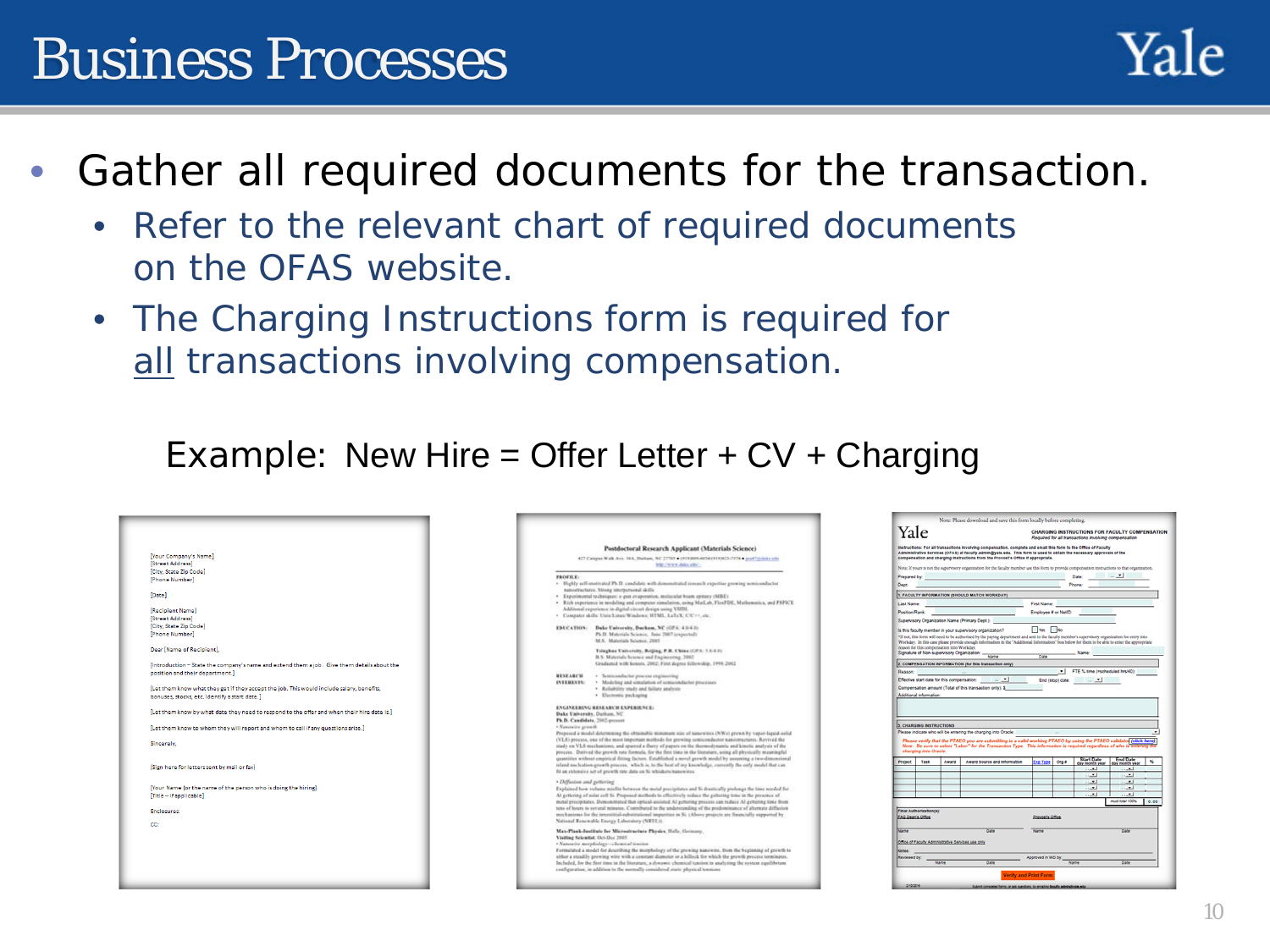

- Complete the latest version of the Charging Instructions form in its entirety.
	- Incomplete forms may lead to a delay in processing.
	- Validate the PTAEO.

- If the faculty member is not in your supervisory organization, you will need to send the documents to the supervisory org for processing.
	- Follow up with that org to be sure that the documents have been processed.

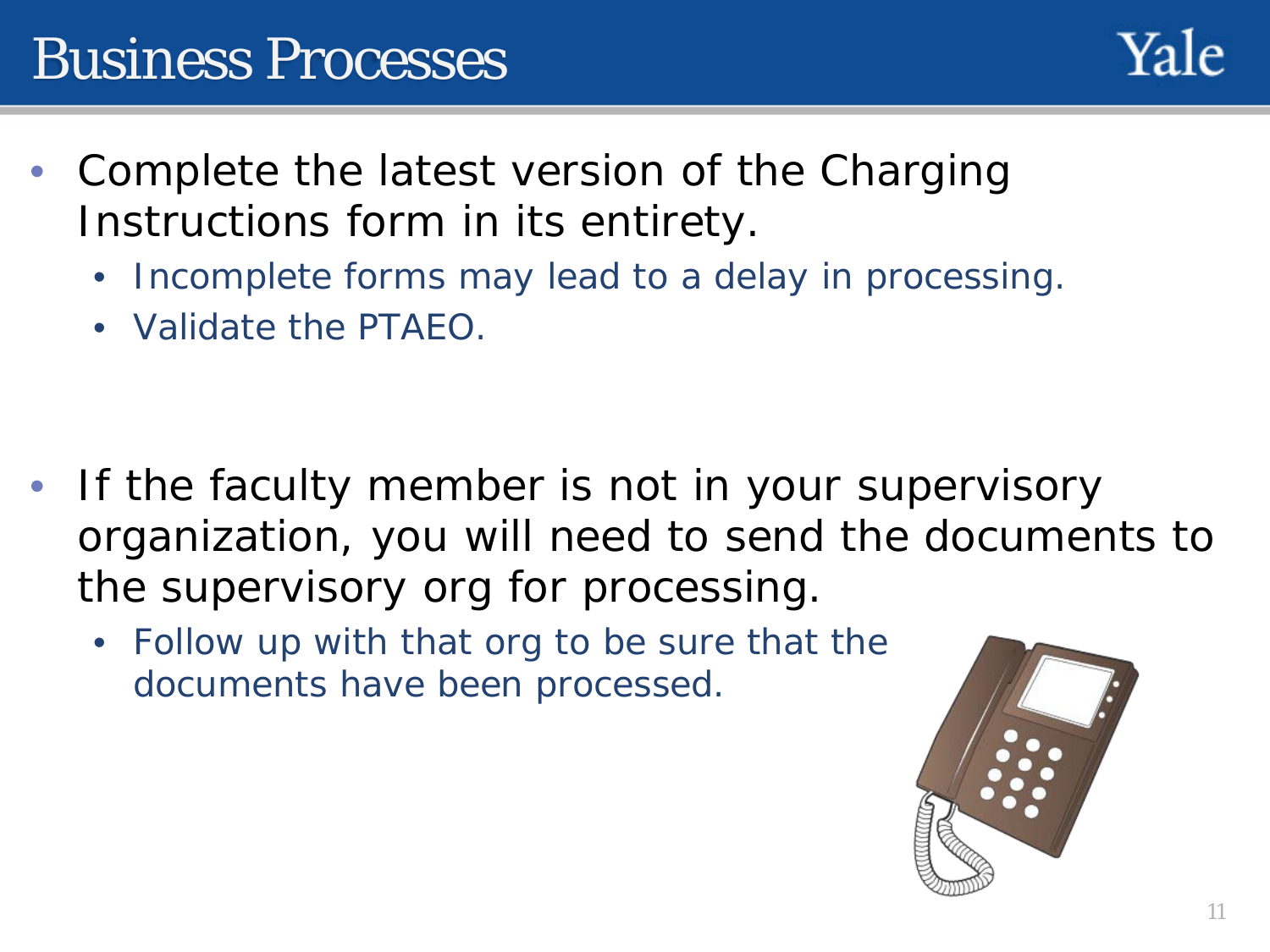

- Submit all supporting documents to [faculty.admin@yale.edu](mailto:faculty.admin@yale.edu) as a complete packet.
- Use the following format for the subject line of your email message:
	- **Faculty Member Last Name**, **First Name**, **Transaction Type, Effective Date (mm/dd/yy)**
		- Example: **Smith, John, Reappointment, 7/1/16**
- This format will help OFAS staff track and locate each transaction.
- If submitting for multiple faculty in a single transaction, list the names of the faculty in the body of the email.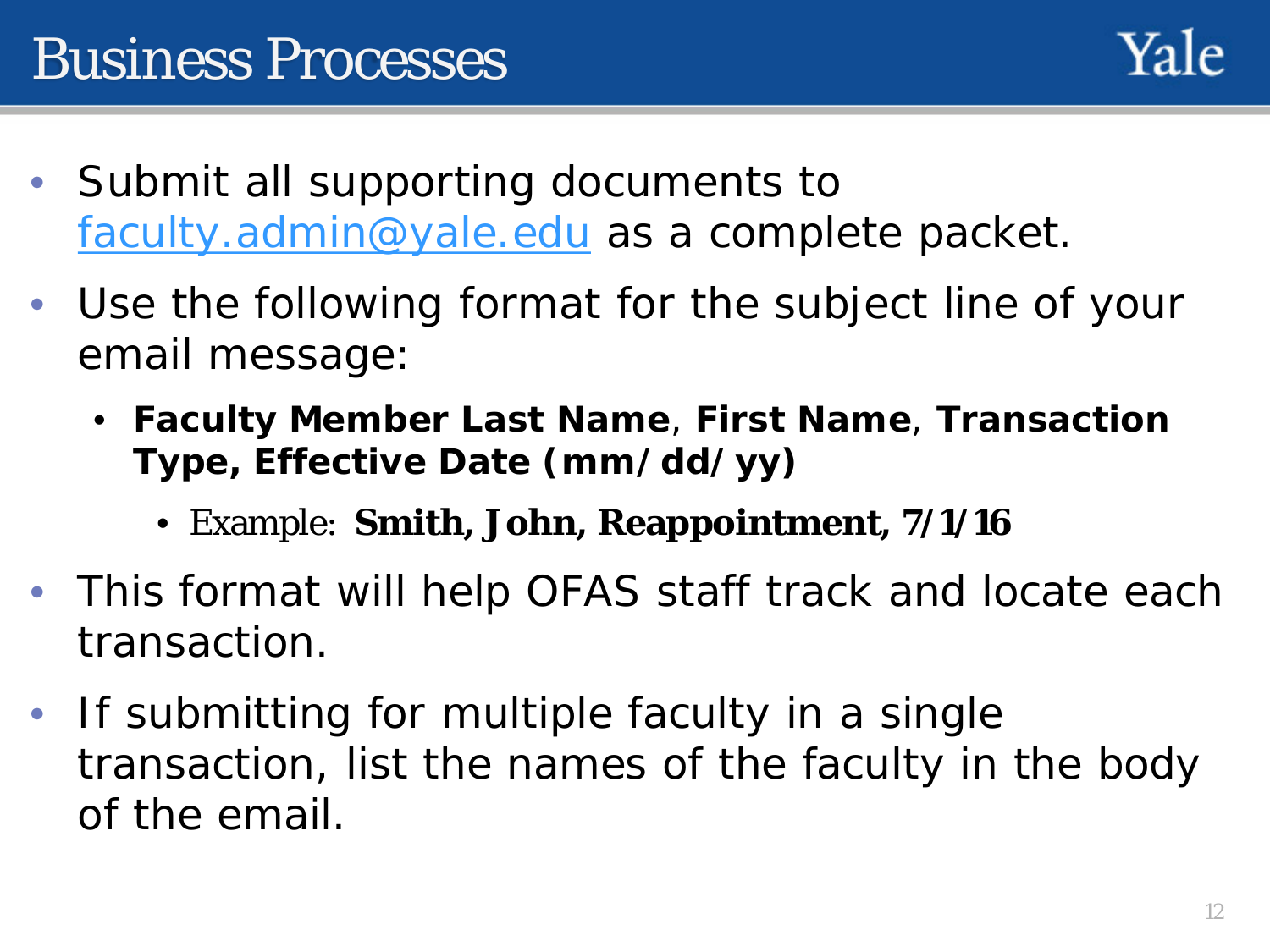## View of Salesforce

### Before formatting:

| V                                                                                               | <b>Faculty Administrative Services</b> |           |          | • Clone   Create New View |                                                |                       |          |                    |  |  |
|-------------------------------------------------------------------------------------------------|----------------------------------------|-----------|----------|---------------------------|------------------------------------------------|-----------------------|----------|--------------------|--|--|
| $A \mid B \mid C \mid D$<br>$\Omega$<br>Close as Spam<br><b>Change Owner</b><br><b>New Case</b> |                                        |           |          |                           |                                                |                       |          |                    |  |  |
| <b>Action</b>                                                                                   | <b>Case Number</b>                     | Status    | Case Ori | Contact Name <sup>+</sup> | <b>Subject</b>                                 | <b>Owner Name</b>     | Priority | Date/Time Opened   |  |  |
| $\Box$ Edit $\Box$                                                                              | 00539213                               | Work in P | Email    | Jones, Mary               | FW: Smart, Juan                                | Plano, Rose           | Level 3  | 1/14/2016 11:49 AM |  |  |
| $\Box$ Edit $\Box$                                                                              | 00539315                               | Pending   | Email    | Smith, Barbara            | Verify Workday Appointment for Several Faculty | Plano, Rose           | Level 3  | 1/14/2016 2:06 PM  |  |  |
| $\Box$ Edit $\Box$                                                                              | 00541544                               | New       | Email    | Roads, Diane              | Psychoceramics raise - January Mid Term        | Plano, Rose           | Level 3  | 1/22/2016 9:48 AM  |  |  |
|                                                                                                 | Edit   4 00543242                      | New       | Email    | Read, Lucy                | FW: faculty January payroll issues             | <b>Isler, Sherice</b> | Level 3  | 1/27/2016 12:26 PM |  |  |
| $\Box$ Edit $\Box$                                                                              | 00542488                               | New       | Email    | Manley, Sharon            | appointment for Workday entry/Provost review   | Faculty Administrat   | Level 3  | 1/25/2016 4:16 PM  |  |  |
| $\Box$ Edit $\Box$                                                                              | 00543394                               | New       | Email    | Burger, Robert            | RE: Need approval for salary increase          | Faculty Administrat   | Level 3  | 1/27/2016 3:32 PM  |  |  |

### After formatting:

n

**Faculty Administrative Services** 

- Clone | Create New View

| $A \mid B \mid C$<br>$\Omega$<br>Close as Spam<br><b>Change Owner</b><br><b>New Case</b> |                    |               |          |                |                                            |                       |                 |                    |
|------------------------------------------------------------------------------------------|--------------------|---------------|----------|----------------|--------------------------------------------|-----------------------|-----------------|--------------------|
| $\blacksquare$ Action                                                                    | <b>Case Number</b> | <b>Status</b> | Case Ori | Contact Name + | Subject                                    | <b>Owner Name</b>     | <b>Priority</b> | Date/Time Opened   |
| $\Box$ Edit $\Box$                                                                       | 00539213           | Work in P     | Email    | Jones, Mary    | Smart, Juan; New Hire: 1/1/16              | Plano, Rose           | Level 3         | 1/14/2016 11:49 AM |
| $\Box$ Edit   $\bigoplus$                                                                | 00539315           | Pending       | Email    | Smith, Barbara | Lane, Karen; Reappointment; 7/1/16         | Plano, Rose           | Level 3         | 1/14/2016 2:06 PM  |
| Edit   4 00541544                                                                        |                    | New           | Email    | Roads, Diane   | Fox, Nathan: Extra Comp: 7/1/16            | Plano, Rose           | Level 3         | 1/22/2016 9:48 AM  |
| Edit   00543242                                                                          |                    | New           | Email    | Read, Lucy     | Question: Jack Spear, need to change leave | <b>Isler, Sherice</b> | Level 3         | 1/27/2016 12:26 PM |
| Edit   6 00542488                                                                        |                    | New           | Email    | Manley, Sharon | <b>Question: Janice Davis, overpayment</b> | Faculty Administrat.  | Level 3         | 1/25/2016 4:16 PM  |
| $\Box$ Edit   $\bigoplus$                                                                | 00543394           | New           | Email    | Burger, Robert | Shroeder, Guy; Secondary Appt; 1/1/16      | Faculty Administrat   | Level 3         | 1/27/2016 3:32 PM  |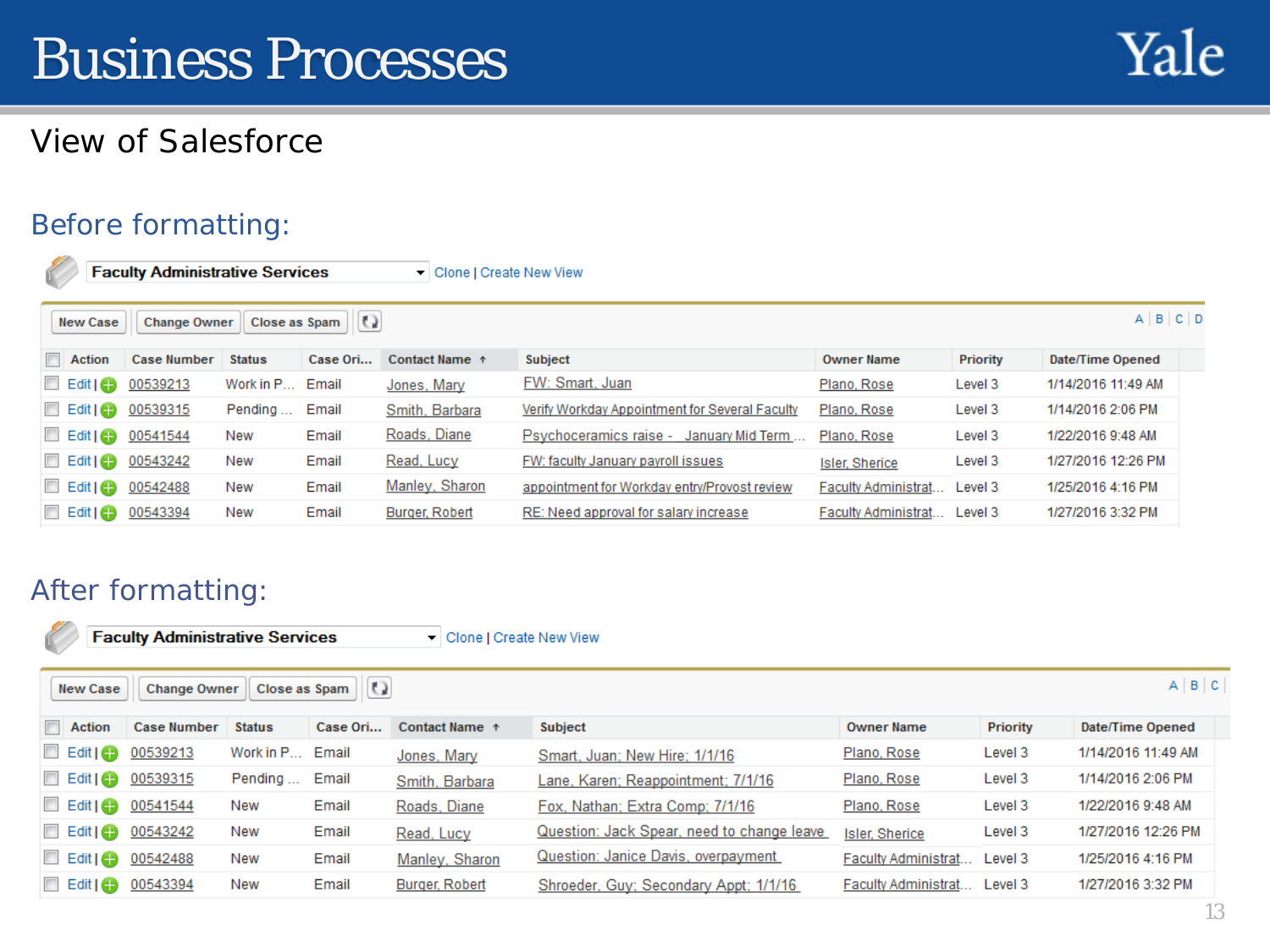

- Finally, and only after all documents are send to [faculty.admin@yale.edu,](mailto:faculty.admin@yale.edu) enter the transaction into Workday.
	- Refer to the Administrative Processes page for tips on which process to use.

\*Forms replaced by a Workday business process. Refer to the section below for a link to the quide.

#### \*Faculty Appointment Form (3501 FR.56)

Uses and corresponding Workday guide for the new process:

(1) Recording a promotion for a faculty member. Change Job: In Track Promotion (Academic)

(2) Re-appointing a faculty member to a primary, fully joint, or secondary appointment. Academic:

#### **Managing Appointments**

(3) Providing a faculty member with an initial secondary appointment. Academic: Managing **Appointments** 

**Back to list** 

#### \*Faculty Data Change Form (3501 FR.08G)

Uses: This form was used for making changes to appointment or compensation information that was previously submitted on another form. In Workday, you may often use the "Correct" option to make a change to a previously approved business process.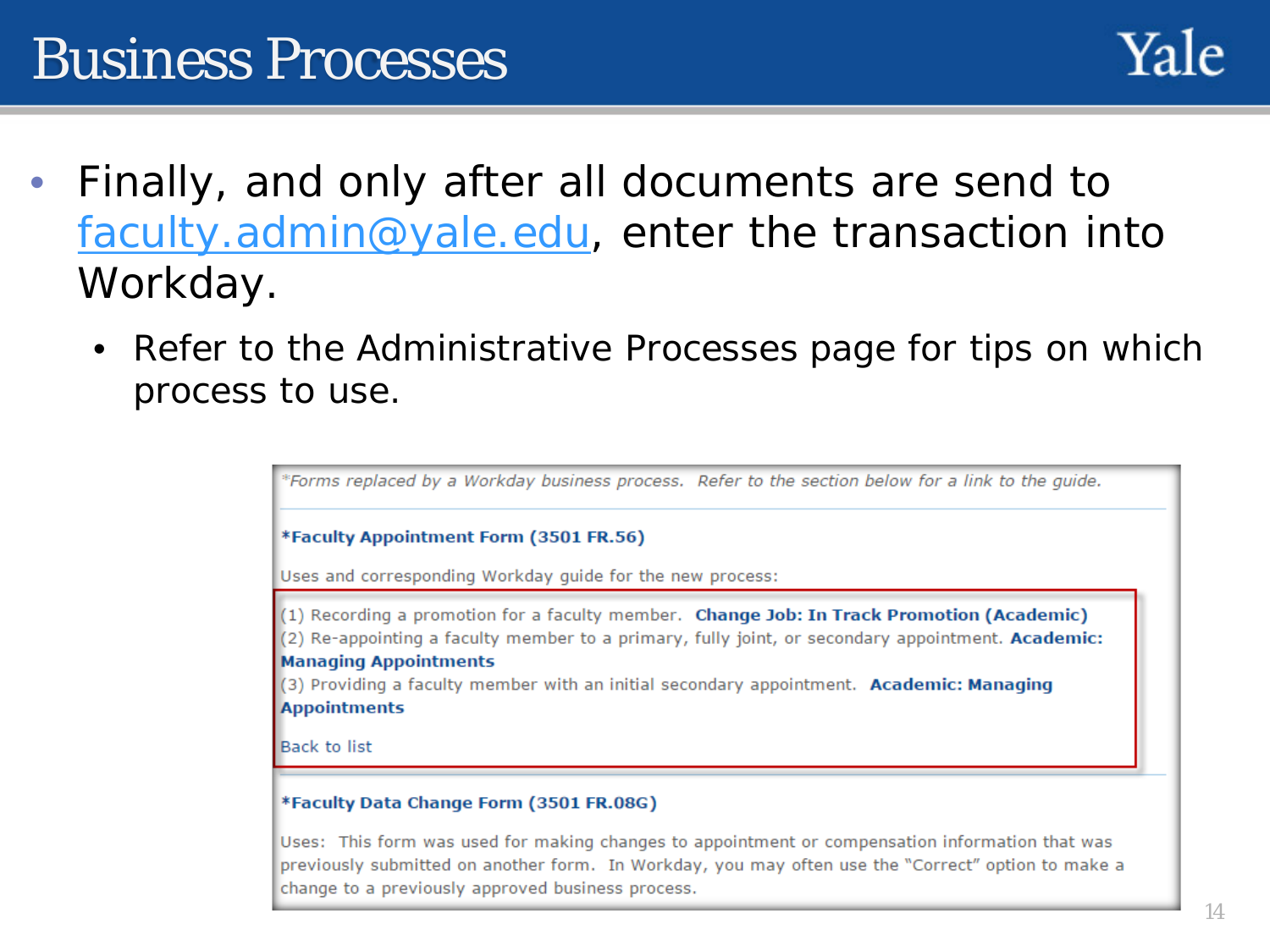# Updates to OFAS website



FAS documents are being moved to the FAS Dean's Office website at <http://fas.yale.edu/>

Helpful charts and checklists will be added to provide guidance with Workday.



### Welcome!

Yale's Office of Faculty Administrative Services (OFAS) is the branch of the Office of the Provost that provides support to academic administrators responsible for all facets of faculty appointments. The specific areas supported include faculty searches and recruiting; initial appointments; reviews for promotions and reappointments; faculty leaves of absence; faculty tracking and reporting; faculty retirements, resignations, and separations; and interpretation of policies and procedures.

The primary emphasis of this site is to provide guidance with the procedures related to the above mentioned areas for all schools at Yale with the exceptions of the Schools of Medicine and Public Health. Guidance for these two schools can be found online at the Office of Faculty Affairs, Yale School of Medicine (http://medicine.yale.edu/facultyaffairs/index.aspx).

Forms & Systems **Administrative Processes** Checklists, Forms, & Templates Faculty Information System (FIS) Interfolio ByCommittee Workday @Yale site